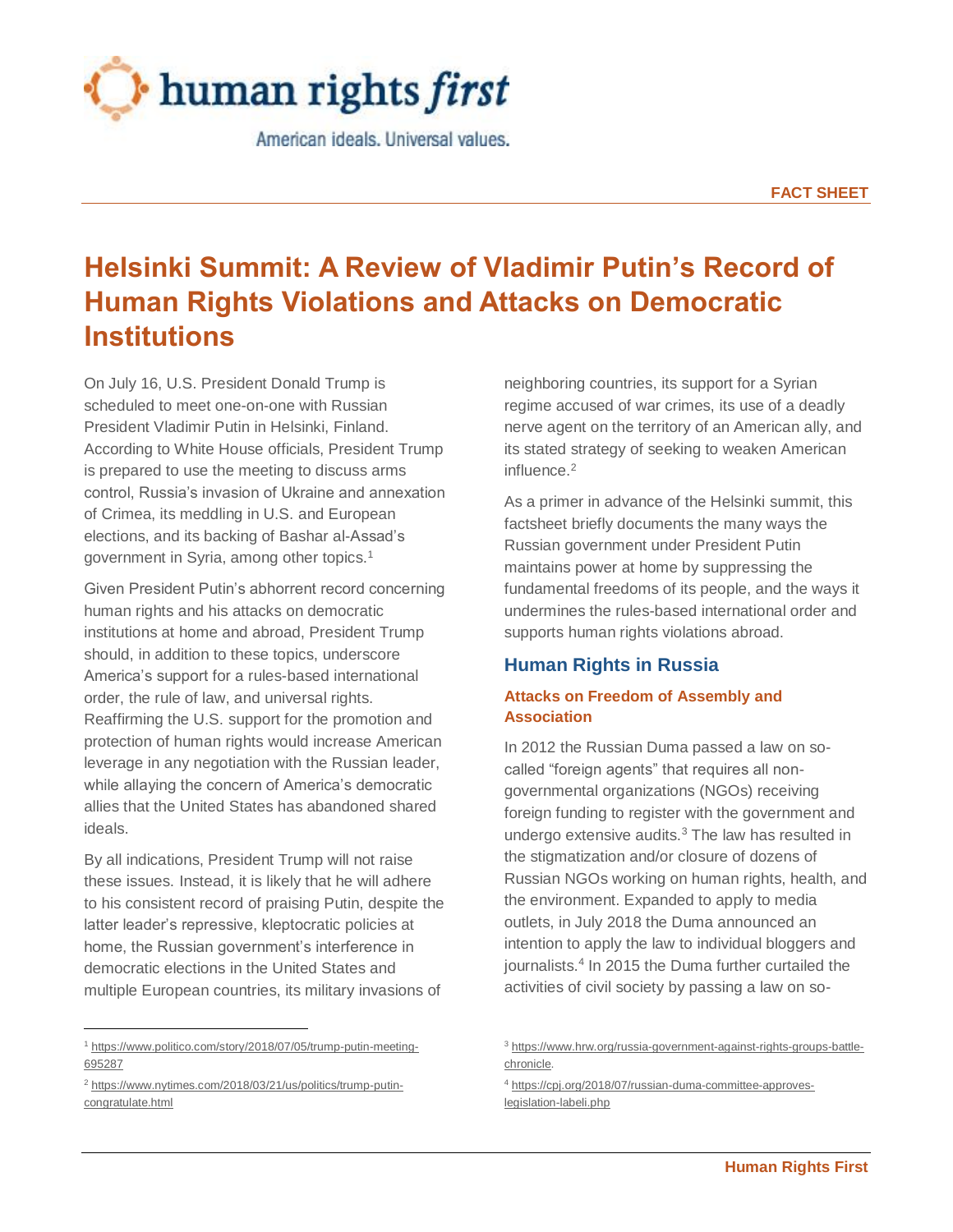called "undesirable organizations," which allows the Russian government to prosecute Russian NGOs that accept funds from certain international grantmakers including the National Endowment for Democracy and German Marshall Fund.<sup>5</sup>

#### **Severe Limits on Free Expression**

According to Human Rights Watch, 94 individuals were imprisoned last year for "extremist speech," a pretextual charge used to imprison individuals who criticize the government.<sup>6</sup> Russian NGO Agora has documented additional cases.<sup>7</sup> Thousands of individuals have been arbitrarily arrested for participating in "unsanctioned" protests, including young activists participating in anti-corruption rallies led by opposition figure Alexey Navalny.<sup>8</sup> Prominent activist Ildar Dadin was tortured in prison after being arrested for engaging in one-man protests.<sup>9</sup>

# **Sham Elections and the Elimination of Political Pluralism**

According to the OSCE, elections in Russia since 2004 have been neither free nor fair.<sup>10</sup> During the 2018 presidential election, for example, opposition figure Alexey Navalny was prevented from running for president after Putin had him arrested and convicted on trumped-up charges of embezzlement.<sup>11</sup>

#### **Political and Religious Prisoners**

Russia currently imprisons over 150 individuals on political or religious grounds as a means to suppress dissent and peaceful religious practice.<sup>12</sup> Of particular concern are Ukrainians arbitrarily detained for political and religious activism. In May 2015, Oleg Sentsov, a Ukrainian filmmaker and outspoken critic of Russia's invasion of Ukraine, was convicted by the Russian state of "terrorism"—charges widely believed to be groundless—and sentenced to 20 years in prison.<sup>13</sup> Demanding that all Ukrainian political prisoners be released from Russian prisons, Sentsov has been on hunger strike since May 14, 2018.<sup>14</sup>

# **Extrajudicial Killings and Assaults of Political Dissidents**

The Putin regime often uses violence against political activists to silence dissent. Across Russia, political opponents of the Putin regime are commonly assaulted and often killed.<sup>15</sup> The Kremlin routinely denies involvement in such attacks, while assailants are rarely prosecuted. In 2015, Boris Nemtsov, a former deputy prime minister and vocal Putin critic, was gunned down just yards away from the Kremlin.<sup>16</sup> Dozens of other political activists have since been attacked, several fatally.<sup>17</sup>

 $\overline{a}$ 

<sup>8</sup> [https://www.washingtonpost.com/world/thousands-of-russians-rally](https://www.washingtonpost.com/world/thousands-of-russians-rally-against-putin-ahead-of-inauguration/2018/05/05/3007a9a2-503d-11e8-b725-92c89fe3ca4c_story.html?utm_term=.aa173349bcb5)[against-putin-ahead-of-inauguration/2018/05/05/3007a9a2-503d-](https://www.washingtonpost.com/world/thousands-of-russians-rally-against-putin-ahead-of-inauguration/2018/05/05/3007a9a2-503d-11e8-b725-92c89fe3ca4c_story.html?utm_term=.aa173349bcb5)[11e8-b725-92c89fe3ca4c\\_story.html?utm\\_term=.aa173349bcb5.](https://www.washingtonpost.com/world/thousands-of-russians-rally-against-putin-ahead-of-inauguration/2018/05/05/3007a9a2-503d-11e8-b725-92c89fe3ca4c_story.html?utm_term=.aa173349bcb5)

[https://hudoc.echr.coe.int/eng#{%22itemid%22:\[%22001-](https://hudoc.echr.coe.int/eng#{%22itemid%22:[%22001-161060%22]}) [161060%22\]}.](https://hudoc.echr.coe.int/eng#{%22itemid%22:[%22001-161060%22]}) 

- <sup>12</sup> [https://www.state.gov/r/pa/prs/ps/2018/06/283289.htm.](https://www.state.gov/r/pa/prs/ps/2018/06/283289.htm)
- <sup>13</sup> [https://pen.org/advocacy-case/oleg-sentsov/.](https://pen.org/advocacy-case/oleg-sentsov/)

<sup>15</sup> [https://www.nytimes.com/2016/08/21/world/europe/moscow](https://www.nytimes.com/2016/08/21/world/europe/moscow-kremlin-silence-critics-poison.html)[kremlin-silence-critics-poison.html;](https://www.nytimes.com/2016/08/21/world/europe/moscow-kremlin-silence-critics-poison.html) 

[https://freedomhouse.org/blog/ahead-fake-election-russia-remembers](https://freedomhouse.org/blog/ahead-fake-election-russia-remembers-murder-real-opposition-leader)[murder-real-opposition-leader.](https://freedomhouse.org/blog/ahead-fake-election-russia-remembers-murder-real-opposition-leader) 

<sup>5</sup> Se[e http://minjust.ru/ru/activity/nko/unwanted](http://minjust.ru/ru/activity/nko/unwanted) and [https://www.rferl.org/a/russia-investigates-sova-center-undesirable](https://www.rferl.org/a/russia-investigates-sova-center-undesirable-law-extremism-watchdog/28722638.html)[law-extremism-watchdog/28722638.html](https://www.rferl.org/a/russia-investigates-sova-center-undesirable-law-extremism-watchdog/28722638.html)

<sup>6</sup> [https://www.hrw.org/report/2017/07/18/online-and-all-fronts/russias](https://www.hrw.org/report/2017/07/18/online-and-all-fronts/russias-assault-freedom-expression)[assault-freedom-expression.](https://www.hrw.org/report/2017/07/18/online-and-all-fronts/russias-assault-freedom-expression) 

<sup>7</sup>http://en.agora.legal/fs/a\_delo2doc/17\_file\_Russia\_v\_History\_ENG.p df

<sup>9</sup> [https://www.indexoncensorship.org/2017/03/ildar-dadin-russian](https://www.indexoncensorship.org/2017/03/ildar-dadin-russian-activist/)[activist/.](https://www.indexoncensorship.org/2017/03/ildar-dadin-russian-activist/)

<sup>10</sup> [https://www.washingtonpost.com/news/democracy](https://www.washingtonpost.com/news/democracy-post/wp/2018/01/31/western-leaders-shouldnt-recognize-russias-sham-election/?utm_term=.976aeeef0f2b)[post/wp/2018/01/31/western-leaders-shouldnt-recognize-russias](https://www.washingtonpost.com/news/democracy-post/wp/2018/01/31/western-leaders-shouldnt-recognize-russias-sham-election/?utm_term=.976aeeef0f2b)[sham-election/?utm\\_term=.976aeeef0f2b.](https://www.washingtonpost.com/news/democracy-post/wp/2018/01/31/western-leaders-shouldnt-recognize-russias-sham-election/?utm_term=.976aeeef0f2b)

<sup>&</sup>lt;sup>11</sup> The ECtHR ruled that the criminal proceedings leading to Navalny's conviction were arbitrary and unfair . . ." *See*

<sup>14</sup> [https://pen.org/advocacy-case/oleg-sentsov/.](https://pen.org/advocacy-case/oleg-sentsov/) 

<sup>16</sup> [https://www.hrw.org/news/2015/02/28/dispatches-opposition-leader](https://www.hrw.org/news/2015/02/28/dispatches-opposition-leader-gunned-down-steps-kremlin)[gunned-down-steps-kremlin.](https://www.hrw.org/news/2015/02/28/dispatches-opposition-leader-gunned-down-steps-kremlin) 

<sup>17</sup> [https://freedomhouse.org/blog/ahead-fake-election-russia](https://freedomhouse.org/blog/ahead-fake-election-russia-remembers-murder-real-opposition-leader)[remembers-murder-real-opposition-leader.](https://freedomhouse.org/blog/ahead-fake-election-russia-remembers-murder-real-opposition-leader)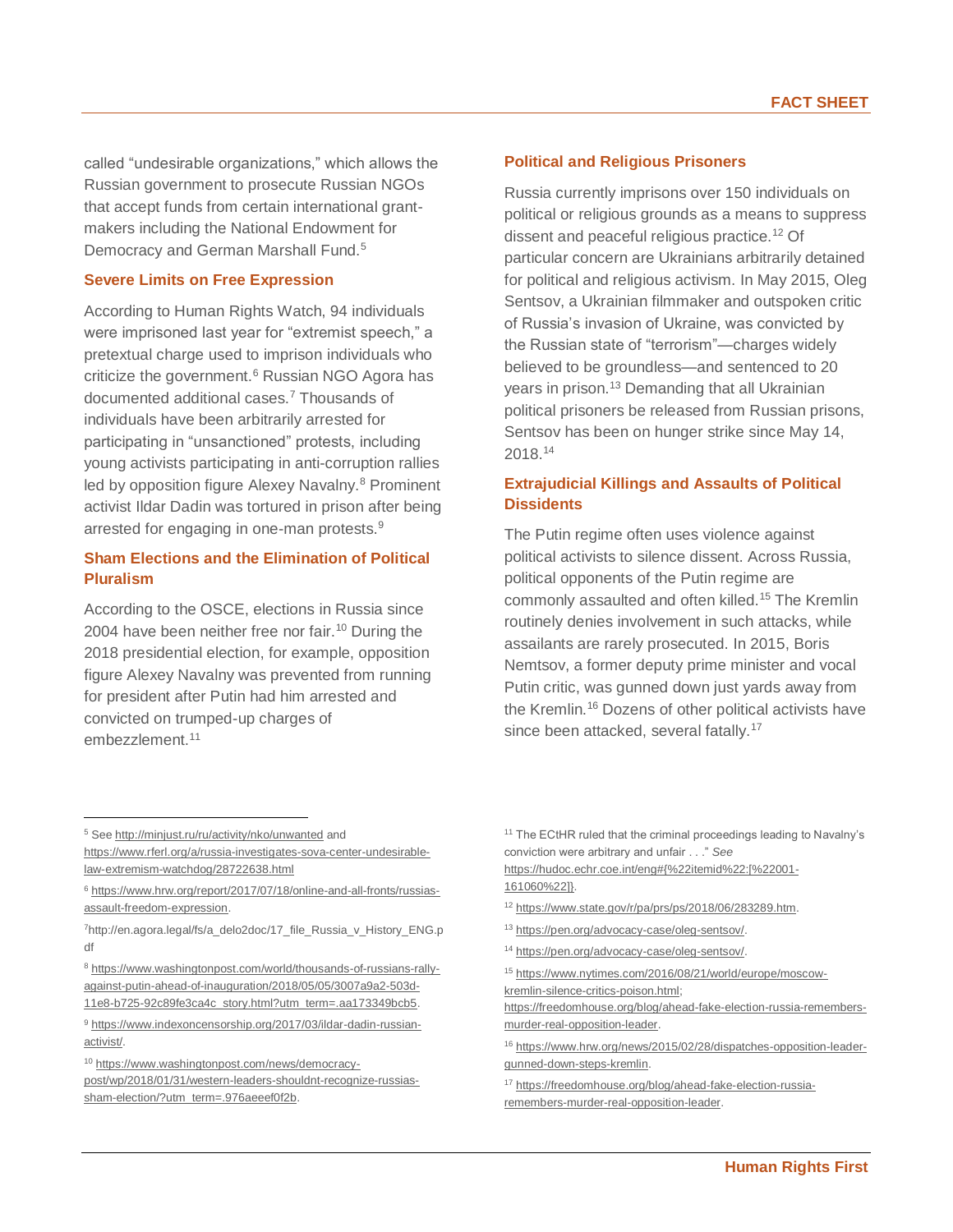### **Extrajudicial Killings Abroad**

Political opponents of Putin have also died under mysterious circumstances outside of Russia. American officials reportedly believe a total of 14 Russian citizens have been murdered in the United Kingdom on Putin's orders.<sup>18</sup> In March 2018, a nerve agent linked to the Russian military was used in the attempted murder of Sergei Skripal, a former Russian military intelligence officer turned British spy.<sup>19</sup> In March 2018, former Aeroflot executive and exiled Putin critic Nikolai Glushkov was strangled to death in London just before he was set to testify regarding Kremlin persecution.<sup>20</sup>

# **Unlawful Detention, Torture, and Murder of Gay Men in Chechnya**

In Chechnya, strongman Ramzan Kadyrov's regime has arbitrarily detained, tortured, and in some cases killed dozens of gay men in what human rights organizations have identified as a "gay purge."<sup>21</sup> Russian officials have so far refused to open an investigation into these shocking crimes, leaving Mr. Kadyrov to operate with impunity.<sup>22</sup>

#### **Massive Corruption**

 $\overline{a}$ 

Putin's hold on power depends on a system grounded in corruption and used to enrich loyal economic and political elites.<sup>23</sup> Under this system, Putin and his allies have amassed vast fortunes at the expense of the Russian people—according to

<sup>21</sup> [https://www.hrw.org/report/2017/05/26/they-have-long-arms-and](https://www.hrw.org/report/2017/05/26/they-have-long-arms-and-they-can-find-me/anti-gay-purge-local-authorities-russias)[they-can-find-me/anti-gay-purge-local-authorities-russias;](https://www.hrw.org/report/2017/05/26/they-have-long-arms-and-they-can-find-me/anti-gay-purge-local-authorities-russias) [https://www.amnesty.org/en/get-involved/take-action/chechnya-stop](https://www.amnesty.org/en/get-involved/take-action/chechnya-stop-abducting-and-killing-gay-men/)[abducting-and-killing-gay-men/;](https://www.amnesty.org/en/get-involved/take-action/chechnya-stop-abducting-and-killing-gay-men/) [https://www.thedailybeast.com/russia](https://www.thedailybeast.com/russia-paper-chechnya-killed-these-27-men-in-anti-gay-purge)[paper-chechnya-killed-these-27-men-in-anti-gay-purge](https://www.thedailybeast.com/russia-paper-chechnya-killed-these-27-men-in-anti-gay-purge)

the Organized Crime and Corruption Reporting Project, they have a combined wealth of nearly \$24 billion.<sup>24</sup>

# **Russian Actions Abroad**

#### **Interference in U.S. and European Elections**

In January 2017, the U.S. Intelligence Community publicly announced its finding that President Putin "ordered an influence campaign in 2016 aimed at the U.S. presidential election," the goals of which were to undermine public faith in the U.S. democratic process, assist then-candidate Trump, and weaken support for his opponent.<sup>25</sup> The coalition's findings were recently affirmed, on a bipartisan basis, by the Senate Select Committee on Intelligence.<sup>26</sup> Officials from the Department of Homeland Security (DHS) have additionally stated that hackers with links to the Russian government likely targeted voting systems in 21 states during the 2016 election.<sup>27</sup> [NOTE: President Trump has frequently called into question basic facts surrounding Russian meddling in the 2016 U.S. presidential election, despite the Intelligence Community's finding.<sup>28</sup>] In recent years, Russian disinformation campaigns have also targeted national elections in France and Germany, and referendums in the United Kingdom (on Brexit and Scottish independence) and Spain (on Catalonian secession).<sup>29</sup>

<sup>18</sup> [https://www.buzzfeed.com/heidiblake/from-russia-with-blood-14](https://www.buzzfeed.com/heidiblake/from-russia-with-blood-14-suspected-hits-on-british-soil?utm_term=.dd3bZXNPb#.vpx4PRvE4) [suspected-hits-on-british-soil?utm\\_term=.dd3bZXNPb#.vpx4PRvE4.](https://www.buzzfeed.com/heidiblake/from-russia-with-blood-14-suspected-hits-on-british-soil?utm_term=.dd3bZXNPb#.vpx4PRvE4)

<sup>19</sup> [https://www.gov.uk/government/news/salisbury-attack-joint](https://www.gov.uk/government/news/salisbury-attack-joint-statement-from-the-leaders-of-france-germany-the-united-states-and-the-united-kingdom)[statement-from-the-leaders-of-france-germany-the-united-states-and-](https://www.gov.uk/government/news/salisbury-attack-joint-statement-from-the-leaders-of-france-germany-the-united-states-and-the-united-kingdom)

[the-united-kingdom.](https://www.gov.uk/government/news/salisbury-attack-joint-statement-from-the-leaders-of-france-germany-the-united-states-and-the-united-kingdom) <sup>20</sup> [https://www.thetimes.co.uk/article/russian-dissident-nikolai-](https://www.thetimes.co.uk/article/russian-dissident-nikolai-glushkov-killed-on-day-of-court-hearing-ngwx603cz)

[glushkov-killed-on-day-of-court-hearing-ngwx603cz.](https://www.thetimes.co.uk/article/russian-dissident-nikolai-glushkov-killed-on-day-of-court-hearing-ngwx603cz)

<sup>22</sup> [https://www.amnesty.org/en/latest/news/2018/04/russia-one-year](https://www.amnesty.org/en/latest/news/2018/04/russia-one-year-after-gay-purge-in-chechnya-still-no-justice-for-victims/)[after-gay-purge-in-chechnya-still-no-justice-for-victims/.](https://www.amnesty.org/en/latest/news/2018/04/russia-one-year-after-gay-purge-in-chechnya-still-no-justice-for-victims/) 

<sup>23</sup>[https://www.csce.gov/sites/helsinkicommission.house.gov/files/Repo](https://www.csce.gov/sites/helsinkicommission.house.gov/files/Report%20-%20Corruption%20in%20Russia%20-%20Design%20FINAL.pdf) [rt%20-%20Corruption%20in%20Russia%20-](https://www.csce.gov/sites/helsinkicommission.house.gov/files/Report%20-%20Corruption%20in%20Russia%20-%20Design%20FINAL.pdf) [%20Design%20FINAL.pdf.](https://www.csce.gov/sites/helsinkicommission.house.gov/files/Report%20-%20Corruption%20in%20Russia%20-%20Design%20FINAL.pdf)

<sup>24</sup> [https://www.occrp.org/en/putinandtheproxies/.](https://www.occrp.org/en/putinandtheproxies/) 

<sup>25</sup> [https://www.dni.gov/files/documents/ICA\\_2017\\_01.pdf](https://www.dni.gov/files/documents/ICA_2017_01.pdf)

<sup>&</sup>lt;sup>26</sup>[https://www.burr.senate.gov/imo/media/doc/SSCI%20ICA%20ASSE](https://www.burr.senate.gov/imo/media/doc/SSCI%20ICA%20ASSESSMENT_FINALJULY3.pdf) [SSMENT\\_FINALJULY3.pdf](https://www.burr.senate.gov/imo/media/doc/SSCI%20ICA%20ASSESSMENT_FINALJULY3.pdf)

<sup>27</sup> [https://www.cnn.com/2017/06/21/politics/russia-hacking-hearing](https://www.cnn.com/2017/06/21/politics/russia-hacking-hearing-states-targeted/index.html)[states-targeted/index.html](https://www.cnn.com/2017/06/21/politics/russia-hacking-hearing-states-targeted/index.html)

<sup>28</sup> For example[, https://www.whitehouse.gov/briefings-](https://www.whitehouse.gov/briefings-statements/remarks-president-trump-press-gaggle-aboard-air-force-one-en-route-hanoi-vietnam/)

[statements/remarks-president-trump-press-gaggle-aboard-air-force](https://www.whitehouse.gov/briefings-statements/remarks-president-trump-press-gaggle-aboard-air-force-one-en-route-hanoi-vietnam/)[one-en-route-hanoi-vietnam/](https://www.whitehouse.gov/briefings-statements/remarks-president-trump-press-gaggle-aboard-air-force-one-en-route-hanoi-vietnam/)

<sup>29</sup> [https://securingdemocracy.gmfus.org/wp](https://securingdemocracy.gmfus.org/wp-content/uploads/2018/06/Policy-Blueprint.pdf)[content/uploads/2018/06/Policy-Blueprint.pdf](https://securingdemocracy.gmfus.org/wp-content/uploads/2018/06/Policy-Blueprint.pdf)